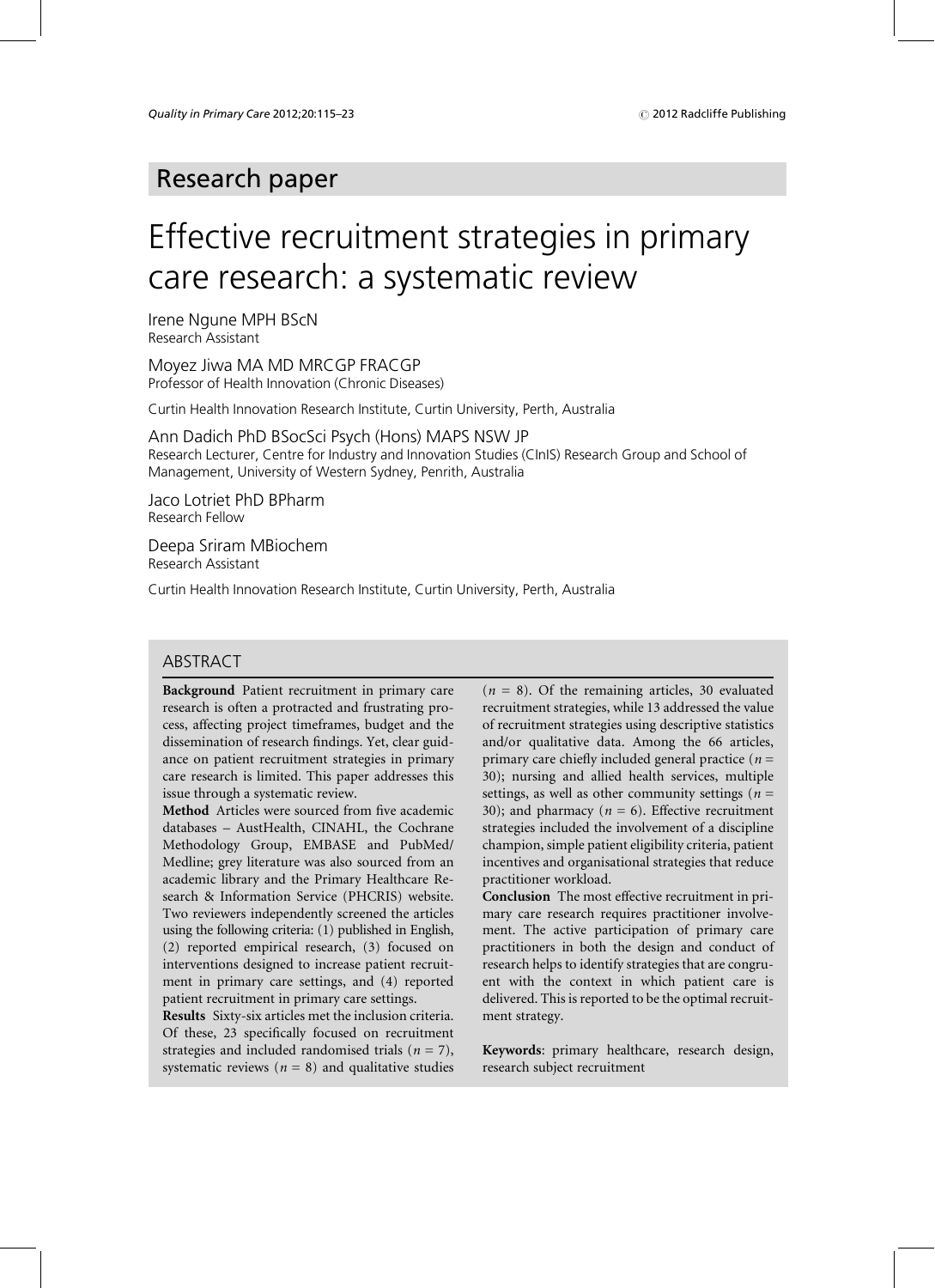#### How this fits in with quality in primary care

#### What do we know?

Recruitment delays are common in primary care research. Delays can adversely impact the research and the enthusiasm for research in primary care. Few studies report on successful strategies for patient recruitment to primary care research.

#### What does this paper add?

The recruitment of primary care sites can be aided by the involvement of a discipline champion. Patient recruitment can be aided by simple patient eligibility criteria, patient (rather than clinician) incentives and organisational strategies that reduce practitioner workload.

## Introduction

The effective recruitment of patients for research typically involves identifying eligible populations, securing an adequate and/or representative sample, retaining participants until study completion and minimising the cost-benefit ratio, all while maintaining ethical standards.<sup>1</sup> The focus of this article is on strategies that help to recruit patients to primary care research. This includes both direct strategies that engage the patient, as well as indirect strategies that engage clinicians and/or their practices.

Patient recruitment in primary care research is often a protracted process.<sup>2,3</sup> This is largely due to barriers at three levels – the organisational, the professional and the patient. Organisational barriers include inadequate resource allocation,<sup>4</sup> governance arrangements that hamper decision making,<sup>2,5,6</sup> ineffective communication channels<sup>5</sup> and administrative issues.<sup>7</sup> A systematic review of participation in randomised controlled trials identified a number of professional and patient barriers. The authors reported:

Clinician barriers included: time constraints; lack of staff and training; worry about the impact on the doctorpatient relationship; concern for patients, loss of professional autonomy; difficulty with the consent procedure; lack of rewards and recognition; and an insufficiently interesting question. Patient barriers included: additional demands of the trial; patient preferences; worry caused by uncertainty; and concerns about information and consent.<sup>8</sup>

To this list, others have added patients' assumptions that they have little to contribute, as well as concern over research processes.<sup>9</sup> Collectively, these barriers can impede the effective recruitment of patients to primary care research.

Ineffective patient recruitment can be costly. These include: economic costs, knowledge costs and personal costs. Economic costs include the resources required to extend projects (including staff time and research materials) to identify and execute innovative recruitment strategies.<sup>10</sup> Knowledge costs include missed opportunities for clinical innovation $11,12$  and publication delays, thus hindering the dissemination of research findings. Personal costs can include delayed patient access to innovative treatments, because results may not be generalisable and valid,<sup>13</sup> which in turn can prolong ill-health and/or burden carers.

There is limited empirical research to guide patient recruitment to primary care research. With few exceptions,<sup>2</sup> most research that reports on the effectiveness of recruitment strategies focuses on general practices within academic settings,<sup>14</sup> and whether lessons garnered from these non-conventional sites readily translate to other primary care settings is yet to be determined. Given the paucity of empirical research, this paper presents a systematic review of extant literature to identify effective recruitment strategies in primary care research. For the purpose of this review, effectiveness is understood to bolster: the identification of eligible patients, the representativeness of the sample, participant retention or cost efficiencies.

## Methods

The aim of this systematic review was to identify effective patient recruitment strategies in primary care research. A search strategy was developed and tested to electronically source articles published in English from six academic databases - AustHealth (an Australian catalogue of nine repositories of health information), CINAHL, the Cochrane Methodology Group, EMBASE, the Primary Health Care Research & Information Service (PHCRIS) and PubMed/Medline. These were searched in July 2010, employing the following strategy using Medical Subject Headings  $(MeSH):$ 

- Family practice [mh] OR primary healthcare [mh] **AND**
- Epidemiologic Study Characteristics as Topic [mh] OR Evaluation Studies as Topic [mh] OR health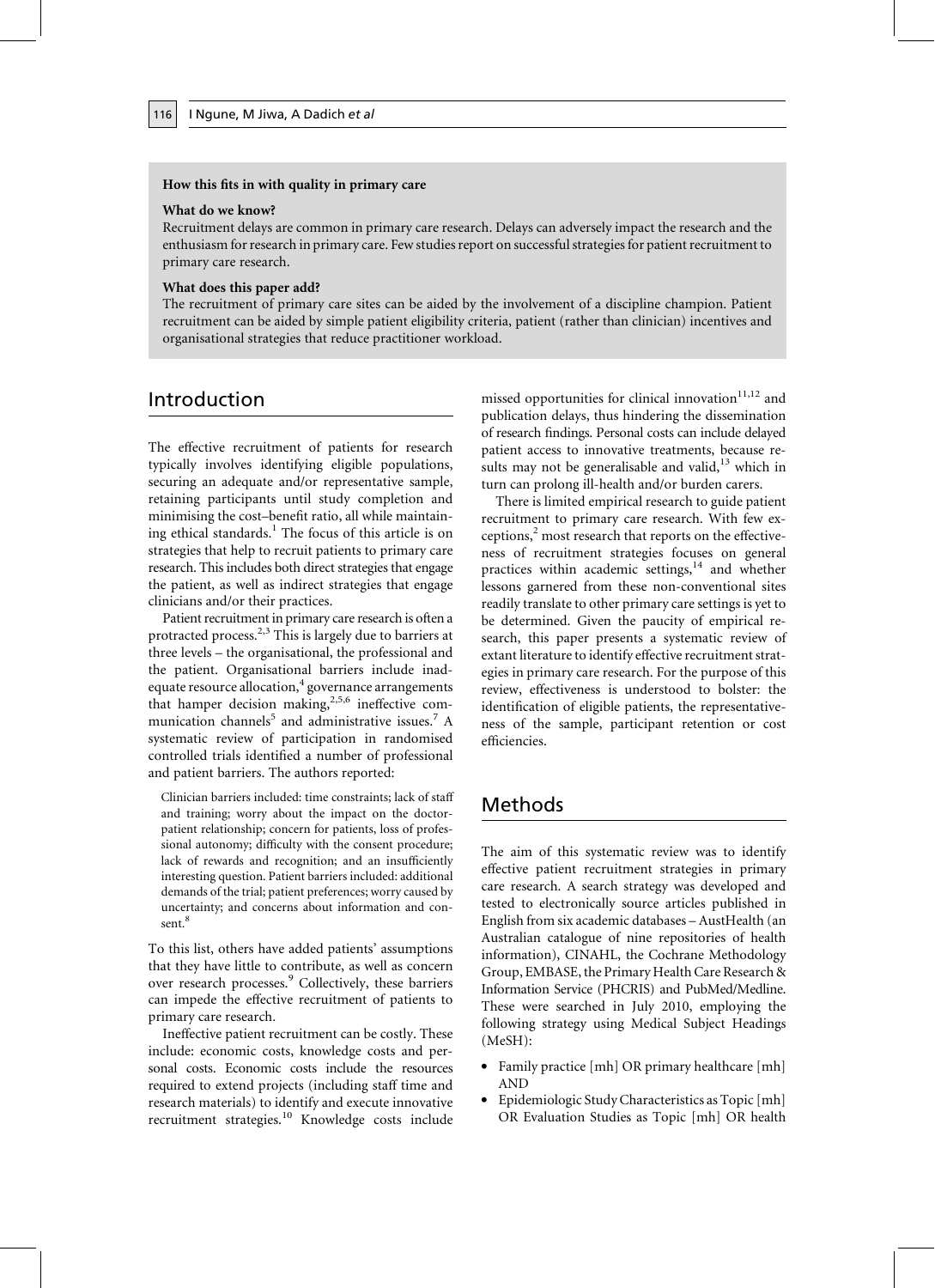services research [mh] OR research design [mh] OR research [mh] AND

• Patient selection [mh] OR patient participation [mh] OR patient recruitment.

In total, 1025 references were identified after using the search strategy, all of which were added to an EndNote library for review.

Using keywords (namely, primary healthcare, recruitment, primary healthcare practitioner, patient participation and patient recruitment), this was complemented by a search of grey literature sourced from both the Curtin University library and the PHCRIS website. Eighty references were found using this strategy, which were added to the EndNote library. All duplicates were removed, yielding a total of 945 references.

Titles and abstracts of the 945 references were independently reviewed by two reviewers (IN and MJ) using the following inclusion criteria:

- article represents a research article (rather than a letter or commentary)
- research context is primary care; that is, settings in which health practitioners are the first point of consultation for patients
- primary focus is to determine the effectiveness of a patient recruitment strategy – this includes those targeted at the patient, the practitioner, and/or the health service.

Following this, 879 articles were excluded for not meeting the inclusion criteria or not addressing the recruitment strategy per se. The reviewers reached consensus on the remaining 66 articles, all of which were included in the review (see Figure 1). Divergent opinion was resolved by reviewing the full text of the article to determine whether it met the selection criteria.

117

From the identified articles, the following information was extracted (when available) and tabulated for narrative interpretation: study design (randomised controlled trial, RCT, systematic review or qualitative study); research setting (general practice, community or pharmacy); recruitment method(s) (post, waiting room or telephone); and duration of recruitment. Only the reported effectiveness of recruitment strategies on patient recruitment is presented here.

## Results

Of the 66 articles that met the inclusion criteria, the largest proportion reported RCTs ( $n = 23$ ), followed by qualitative studies ( $n = 19$ ) and systematic reviews  $(n = 15)$ . The remaining articles reported cross-sectional studies ( $n = 5$ ), case-control studies ( $n = 2$ ) and retrospective studies ( $n = 2$ ).

Approximately one-third of the articles focused solely on recruitment strategies ( $n = 23$ ). Their capacity to recruit patients was tested via RCTs ( $n = 7$ ), systematic reviews ( $n=8$ ) and qualitative studies ( $n=8$ ). The remaining articles conveyed the effectiveness of chosen recruitment strategies as part of the methodology or results ( $n = 43$ ).

Among the 66 articles, research settings primarily included general practice ( $n = 30$ ), pharmacies ( $n = 6$ )



#### **Identification**

Figure 1 PRISMA flowchart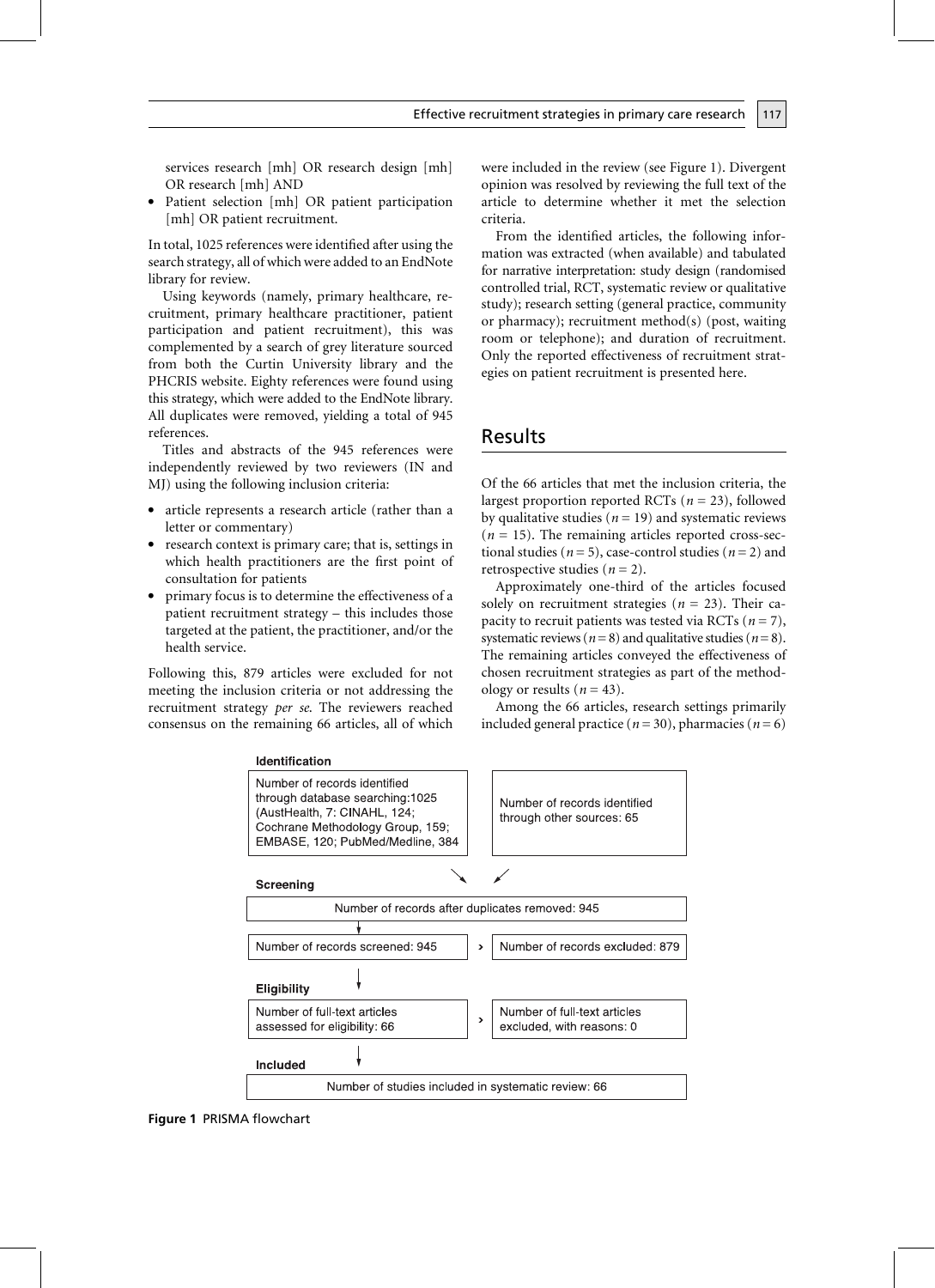and a combination of nursing and allied health services, multiple settings and other community settings  $(n=30)$ . Reflecting the mico-, meso- and macrolevels of the healthcare system, the recruitment strategies described in the articles were categorised at one of three levels – the patient, the practitioner and the organisation. Each is addressed in turn.

#### **Patient level**

118

All of the articles in this review alluded to patient recruitment strategies. Even for those articles that addressed recruitment strategies at practitioner or organisation level, patient recruitment was either the primary or the secondary focus. Moreover, increasing patient participation in research through a recruitment strategy was reported directly or indirectly as the ultimate goal of these studies.

Mode of recruitment appears to be a determining factor in their effectiveness. For example, Davey and colleagues<sup>15</sup> compared two strategies – the use of practitioner databases to identify suitable patients and the use of one local newspaper article to solicit volunteers. The study found that the only statistically important outcome measure was gender, with a greater number of women recruited through the newspaper article (78%;  $P < 0.05$ ). This was attributed to the gendered nature of health and interest in group exercise. However, the newspaper article proved to be both expeditious and inexpensive. It took one month to recruit 66 participants via the newspaper article at a cost of  $£2.72$  per patient; this compares with the recruitment of 242 participants via the practitioner databases over six months, at a cost of  $£27.66$  per patient. The cost differential was attributed to issues with the practitioner databases - namely, 'poor administration practices, difficulties in accessing patient information and difficulties in contacting patients'.<sup>15</sup>

Another article<sup>16</sup> compared waiting room patient screening and a practice mail-out. According to the study, the former resulted in a higher recruitment rate, with relatively more patients willing to be involved in the study ( $P < 0.001$ ). However, this strategy proved cumbersome and less time-efficient.

Unlike most of the identified articles, two – both of which aimed to recruit mature-aged patients reported the effectiveness of a range of recruitment strategies.<sup>17,18</sup> These included media advertising, community stalls, approaches to community groups, mailouts via general practices, an electoral roll and a council central call service, as well as snowball sampling. Both articles indicated superior results through a mail-out. One article reported this to be the case when general practices were used as the conduit to potential participants<sup>18</sup> – more specifically, approximately 40% more participants were recruited via the

practices, relative to all other strategies. Although the second article also found general practices to be effective conduits (with 100% participant recruitment), a mail-out using an electoral roll proved more costeffective, costing \$71.53 per participant, relative to \$241.29 per participant. Newspaper advertising was also cost-effective at \$74.61 per participant;<sup>17</sup> such efficiencies were partly attributed to the broad inclusion criteria of the study.

Twelve of the 66 articles noted the use of patient incentives.<sup>2,13,19,20</sup> Of these, seven reported and/or recommended paying incentives to participants or meeting the costs for their participation.<sup>13,20-23</sup> Despite limited support for practitioner incentives, the evidence suggests that patient incentives can bolster recruitment rates.<sup>13</sup> One intervention trial compared three financial incentives to recruit young people - a \$2 incentive for joining the study, \$15 pending survey completion or the chance to win a \$200 prize.<sup>24</sup> Although all three incentives increased patient recruitment relative to a control group ( $P < 0.01$ ), the \$15 incentive pending survey completion yielded the greatest effect – resulting in a 20% increase, compared with a 14% increase using the \$2 incentive and an 8% increase using the \$200 prize. The benefits afforded by patient incentives do not appear to be context-bound. In their study on community pharmacy, Kennedy and colleagues<sup>19</sup> found that more customers were recruited by pharmacies that provided free medication  $(P<0.01)$ - furthermore, customer participation was sustained. During the first phase of data collection, 88.5% of customers who were offered free medication returned a completed survey ( $n = 383$ ). This compares with 70.1% of customers who were not offered free medication ( $n = 384$ ). Similarly, during the second phase of data collection, 68.9% of customers who were offered free medication returned a completed survey ( $n =$ 383). This compares with 54.2% of customers who were not offered free medication ( $n = 384$ ).

The articles reviewed in this section suggest that efficiencies of patient recruitment may be bolstered through the use of newspaper articles, mail-outs and patient incentives. However, the effectiveness of these strategies may be influenced by patient attributes, including age and gender.

#### **Practitioner level**

Sixteen of the 66 articles noted the recruitment of practitioners.<sup>25-36</sup> For example, Goodyear-Smith and colleagues<sup>37</sup> reported the use of peer recruitment or snowball sampling. Following the random selection of both general practices and general practitioners (GPs), the researchers invited GPs to recruit colleagues to the study. This resulted in an overall practice recruitment rate of 60%; furthermore, these practices were gener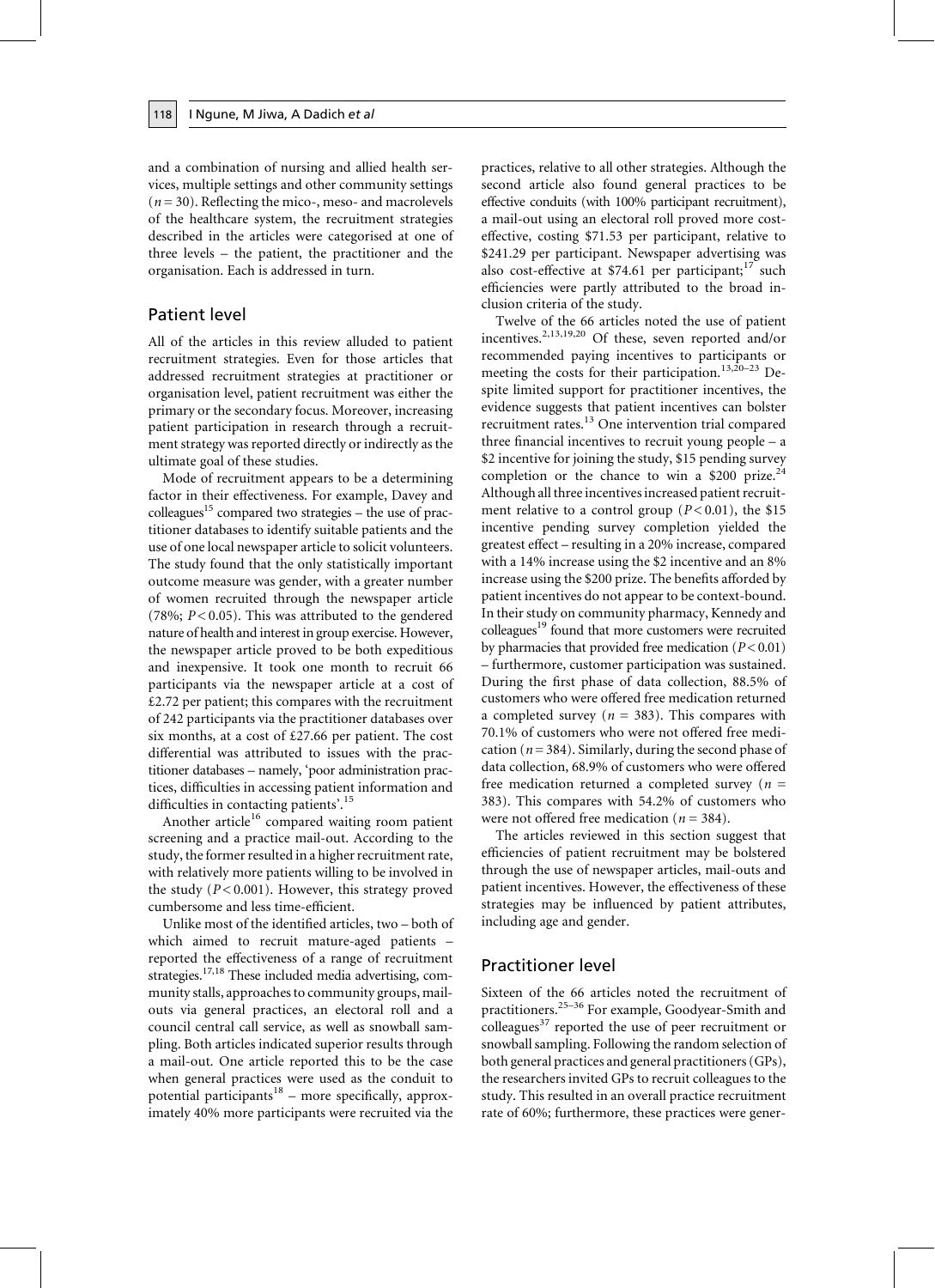ally representative of the national cohort, which helped to optimise the validity of the findings. Although peer recruitment can result in an unrepresentative sample and as such introduce bias,<sup>28</sup> this approach facilitated researcher access to research sites.

The use of opinion leaders can help to recruit both GPs and pharmacists. Howard and colleagues<sup>29</sup> used influential persons to introduce researchers to practitioners – these were typically individuals who were respected by practitioners and collaborated with researchers as a co-investigator. This hybrid role enabled these individuals to champion the project and support practitioner involvement. Although the use of opinion leaders cannot be underestimated in primary care research, they can be monomorphic - that is, function within single specialised areas<sup>38</sup> and thus be difficult to identify.<sup>29</sup> As such, the use of opinion leaders is unlikely to be an effective strategy for all primary care research.

Also valuable are recruitment efforts that assign relatively greater responsibility to researchers, rather than practitioners. Following a narrative review of 70 trials, Bower and colleagues<sup>2</sup> found that when GPs were responsible for gaining patient consent, only 12.5% of trials recruited within 50% of the planned time – this compares with 61.5% when GPs did not assume this role. This was largely attributed to limited practitioner time and concern about jeopardising the patient relationship. This finding was supported by Campbell and colleagues;<sup>32</sup> following a mixed-method study comprised of an epidemiological review of trials, case studies of trials and an in-depth case study, the authors concluded that releasing practitioners from much of the research workload increases participation rate.

Others suggest that practitioner interest in the research topic facilitates recruitment.<sup>30,32,39</sup> In their study on *Chlamydia* testing, Dormandy and colleagues<sup>39</sup> reported a participation rate of 93% among GPs with a special interest in the topic – this compares with 23% among those who did not share this interest. Similarly, Campbell and colleagues found that recruitment was bolstered when the research has clinical relevance to potential participants. Comparable lessons are garnered from research involving pharmacists - Saini and colleagues<sup>31,40</sup> found the recruitment of pharmacists was enhanced when potential participants: (1) were interested in the topic under investigation, (2) had high regard for research, and (3) recognised the potential value of such research for their customers. Although this study did not determine the effect of each of these factors, the authors noted a 'significant' increase in participant numbers when participants were interested in the research topic.<sup>31</sup>

Some recruitment strategies appear to have little evidence of effect. For example, Brealey and colleagues<sup>41</sup> reported an 'insignificant' difference between the recruitment of practitioners via telephone randomisation (45%) and postal randomisation (43%;  $P =$ 0.62). Similarly, despite the common use of incentives such as funds and lotteries, there is limited support for their role in practitioner recruitment.<sup>19,42,43</sup> Studies that reviewed recruitment methods concluded that it was not possible to assert the value of practitioner incentives largely because of dissimilar intervention and control groups, as well as limited sample sizes.<sup>13,44,45-47</sup>

Given the limited evidence for particular strategies at the practitioner level, some authors have found value in a multifaceted approach. To recruit both GPs and pharmacists, Howard and colleagues<sup>29</sup> used a range of strategies including opinion leaders, registered mail, the letterhead from professional organisations such as Divisions of General Practice and incentives. Together, these strategies appear to have bolstered recruitment rates. The authors reported that recruitment rates either exceeded expectation or were congruent with the available literature. For example, they successfully recruited more than two-thirds of the GPs and over half of the pharmacists.

Collectively, the articles reviewed in this section suggest four key strategies to optimise recruitment in primary care research. These include peer recruitment, enlisting opinion leaders, assigning research responsibility to researchers rather than practitioners, and recruiting practitioners who share an interest in the research topic. Given the dearth of empirical research, the relative strength of each strategy cannot be determined.

### Organisational level

Of the 66 articles reviewed, five noted the use of recruitment strategies tailored to organisations.<sup>12,31,32,39,41,48</sup> Collectively, these studies suggest that patient recruitment can be bolstered by strategies that support primary care services. Efforts that help to simplify processes, avert duplication and optimise efficiencies increase the likelihood that key decision makers within an organisation will respond positively to research opportunities. Such efforts include the use of simple patient eligibility criteria, efficient methods to identify eligible patients, reducing practitioner workload to afford greater research time and the use of alternative recruitment methods, such as existing databases.

Beyond the immediate research site, patient recruitment can also be facilitated by engaging support from professional bodies. In one cluster randomised trial, general practices were recruited from a Division of General Practice - 'a state and federally-funded organisation that provides administrative, technical and professional development/educational support to local area practices'. $4^{1,48}$  The authors found the organisation

119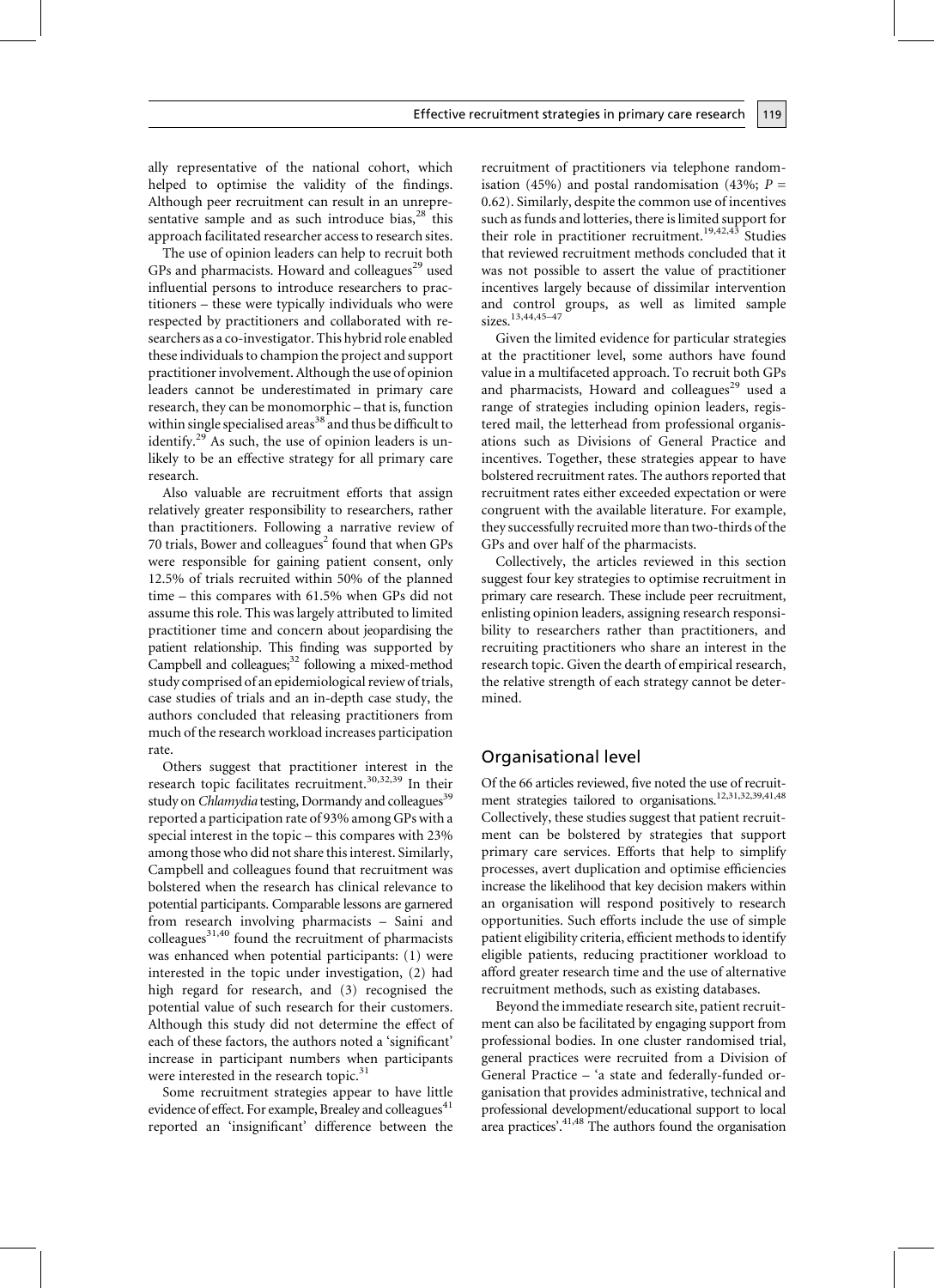to be an effective conduit to practices, practitioners, and ultimately, patients. Among the practitioners, 88.7% were recruited, while 72.6% of patients were also recruited.

The articles reviewed in this section suggest that recruitment efforts can be bolstered by supporting primary care services directly, or by enlisting assistance from professional bodies whose role is to support these services.

## **Discussion**

120

This systematic review reveals several key strategies that can bolster recruitment efforts within primary care research. At the patient level, strategies include: the use of newspaper articles, mail-outs – including those from primary care services – and patient incentives. At the practitioner level, these include: peer recruitment, enlisting opinion leaders, minimising the research responsibilities of practitioners and recruiting practitioners who are interested in the research topic. At the organisational level, strategies include: those that optimise the effectiveness and/or efficiency of a service and enlisting assistance from professional bodies that support primary care services.

Given the dearth of empirical research, it is not possible to determine the relative strength of each recruitment strategy. The studies included in this systematic review were limited by:

- their scope, whereby the effectiveness of recruitment strategies was part of standard reporting, rather than the focus of the study<sup>31</sup>
- confounding variables<sup>15,28,41,44</sup>
- · dissimilar comparison groups<sup>13,15,44,49</sup>
- small sample sizes for example, some of the studies included response rates of 8.9%.<sup>50</sup>

This highlights a need for further research comparing different recruitment strategies in primary care research. This reflects the recommendations of Treweek and colleagues<sup>51</sup> following their systematic review of recruitment strategies to RCTs. The authors stated:

Triallists should include evaluations of their recruitment strategies in their trials and funders should support this ... There is a clear gap in knowledge with regard to effective strategies aimed at recruiters and research into how to increase recruitment by sites participating in trials would be beneficial.<sup>51</sup>

An additional gap is the seeming inattention to practitioner and patient attributes. For instance, there was limited, if any attention given to cultural background or socio-economic status - yet both are known to influence recruitment efforts.<sup>52,53</sup>

Given the complexities associated with community based research, identified gaps in extant research might be addressed using cluster randomised controlled trials.<sup>54,55</sup> This might involve testing the effectiveness of a recruitment strategy for the same cohort in two locales, distinguished primarily by racial composition. Yet, this is not to suggest that this design is problemfree.<sup>56,57</sup>

Collectively, the strategies identified in this systematic review highlight the importance of practitioner engagement. Bona fide engagement with primary care practitioners is a crucial step towards sound research. Although alternative approaches (like direct patient contact via practice databases and greater public engagement) might also facilitate patient access, practitioner engagement can ensure that research is clinically relevant and potentially useful to both practitioners and the patients they support. Towards this aim, it is important to clearly convey to practitioners: (1) the rationale for the research; (2) potential benefits, particularly as they relate to practitioners and their patients;  $43$  (3) their role within the research; and (4) the implications associated with their involvement - both positive and negative. Although the provision of this information is often mandated by ethics committees,<sup>58</sup> sometimes information deemed crucial by practitioners is muted by the bureaucratic process – this in turn can discourage their participation. Equally important is practitioner guidance - given their experiential wisdom and professional networks, practitioners are well-placed to provide advice on effective recruitment strategies this was aptly demonstrated by Howard and colleagues<sup>29</sup> through their use of opinion leaders. However, regardless of the recruitment strategy, it is important to be mindful of associated implications. For instance, peer recruitment and newspaper articles can generate sample bias.<sup>15,28,39</sup>

Despite the value of these findings, several methodological aspects warrant mention. First, the review is limited by the paucity of robust research in this area, as well as the indexing systems used by databases to code publications. Related to the latter is the challenge of identifying all relevant publications. Although comprehensive academic databases were searched, the key search terms have multiple synonyms and multiple definitions. Finally, the findings represent the authors' understanding and interpretation of the identified articles, rather than a valid reliability check. Although the information extracted from the articles was substantiated through regular discussion between the authors, it does not constitute a valid reliability check. This might have been achieved through the use of inter-rater reliability measures.<sup>59</sup>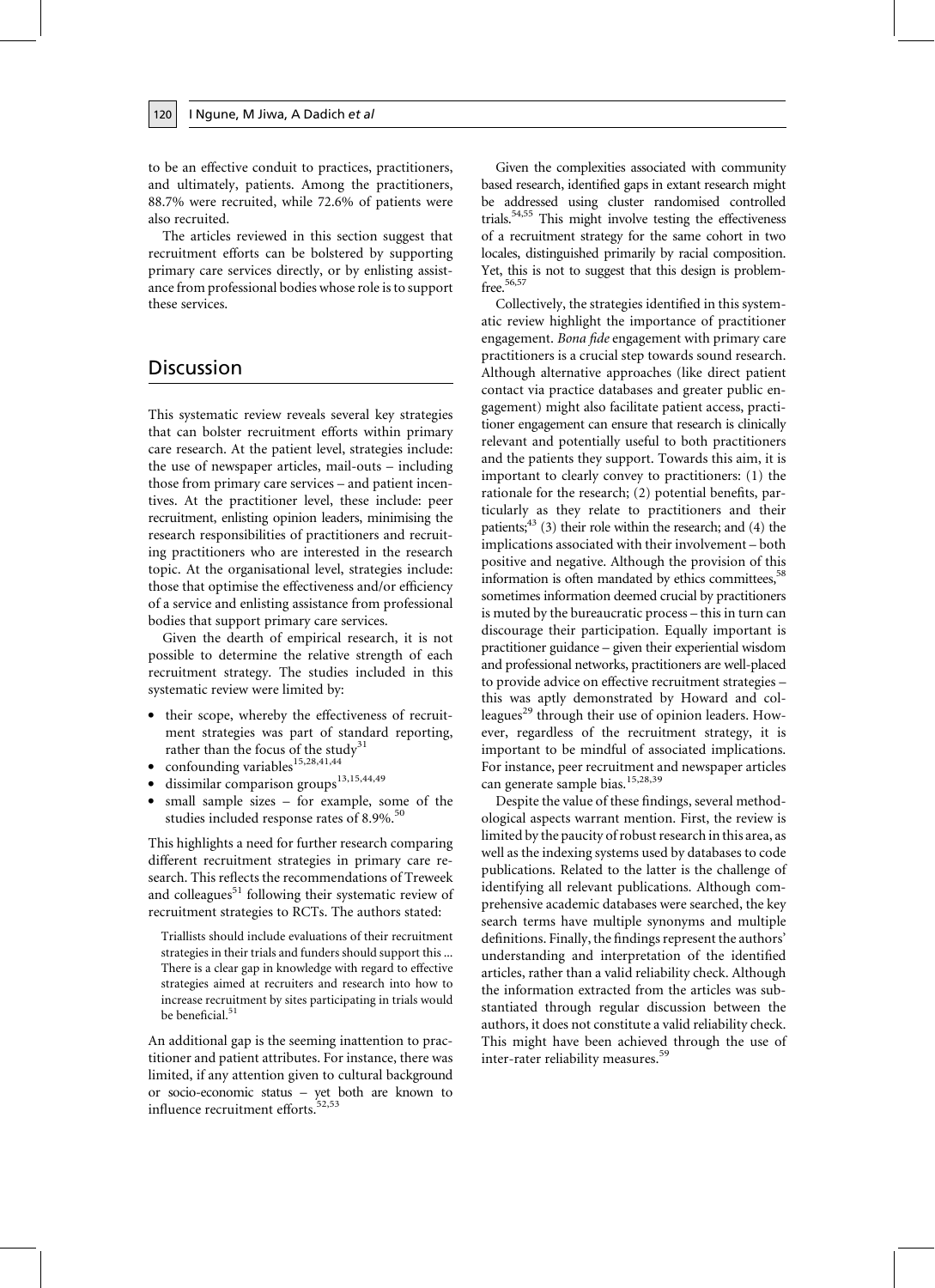## Conclusion

Recruitment in primary care research can be challenging. This systematic review identifies several strategies that may bolster recruitment efforts at the practitioner, organisational, and patient levels. Given the limited availability of robust research, recruitment efforts are likely to be strengthened via a multifaceted approach.

However, underpinning this approach should be practitioner support. As gatekeepers to both services and patients, it is important to enlist practitioner support – this requires researcher ability to 'sell' the proposed research and obtain 'buy-in'. Future research on various ways to involve practitioners while minimising their experience of research burden would be beneficial.

#### **REFERENCES**

- 1 Blanton S, Morris DM, Prettyman MG et al. Lessons learned in participant recruitment and retention: the EXCITE trial. Physical Therapy 2006;86(11):1520-33.
- 2 Bower P, Wallace P, Ward E et al. Improving recruitment to health research in primary care. Family Practice 2009 Jun;26(5):391-7.
- 3 Bryant J and Powell J. Payment to healthcare professionals for patient recruitment to trials: a systematic review. British Medical Journal 2005 Dec;331:1377-8.
- 4 Farrell B. Efficient management of randomised controlled trials: nature or nurture. British Medical Journal 1998;317:236-9.
- 5 Bell-Syer SE and Moffett JA. Recruiting patients to randomised trials in primary care: principles and case study. Family Practice 2000 Apr;17(2):187-91.
- 6 Sullivan J. Subject recruitment and retention: barriers to recruitment. Applied Clinical Trials 2004.
- 7 Mason VL, Shaw A, Wiles NJ et al. GPs' experiences of primary care mental health research: a qualitative study of the barriers to recruitment. Family Practice 2007;  $24(5):518-25.$
- 8 Ross S, Grant A, Counsell C, Gillespie W, Russell I and Prescott R. Barriers to participation in randomised controlled trials: a systematic review. Journal of Clinical Epidemiology 1999 Apr;52(12):1143-56.
- 9 Crombie IK, Irvine L, Williams B et al. Why older people do not participate in leisure time physical activity: a survey. Age and Ageing 2003 Dec;33(3):287-92.
- 10 Hunninghake DB, Darby CA and Probstfield JL. Recruitment experience in clinical trials: literature summary and annotated bibliography. Controlled Clinical Trials 1987;8(4, Suppl 1):6-30.
- 11 Beaton SJ, Sperl-Hillen JM, Worley AV et al. A comparative analysis of recruitment methods used in a randomised trial of diabetes education interventions. Contemporary Clinical Trials 2010;31(6):549-57.
- 12 Foy R, Parry J, Duggan A et al. How evidence based are recruitment strategies to randomised controlled trials in

primary care? Experience from seven studies. Family Practice 2003 Feb;20(1):83-92.

121

- 13 Watson JM and Torgerson DJ. Increasing recruitment to randomised trials: a review of randomised controlled trials. BMC Medical Research Methodology 2006 Nov;  $6(34):ix-105.$
- 14 Van Der Weyden MB. General practice research in Australia: a timely reality check. Medical Journal of Australia 2000 Dec 4-18;173(11-12):569-70.
- 15 Davey R, Edwards SM and Cochrane T. Recruitment strategies for a clinical trial of community-based water therapy for osteoarthritis. British Journal of General Practice 2003 Apr;53(489):315-17.
- 16 Geraets JJXR, de Groot IJM, Goossens MEJB et al. Comparison of two recruitment strategies for patients with chronic shoulder complaints. British Journal of General Practice 2006 Feb;56(523):127-33.
- 17 Garrett SK, Thomas AP, Cicuttini F, Silagy C, Taylor HR and McNeil JJ. Community-based recruitment strategies for a longitudinal interventional study: the VECAT experience. Journal of Clinical Epidemiology 2000 May;  $53(5):541-8.$
- 18 Forster SE, Jones L, Saxton JM et al. Recruiting older people to a randomised controlled dietary intervention trial - how hard can it be? BMC Medical Research Methodology 2010;10(17):1-7.
- 19 Kennedy E, Krska J, John D and Hansford D. Effect of incentives on recruitment and response rate in a community-based pharmacy practice study. International Journal of Pharmacy Practice 1999;7(2):80-5.
- 20 Witham MD and McMurdo MET. How to get older people included in clinical studies [Review]. Drugs and Aging 2007;24(3):187-96.
- 21 Dyas JV, Apekey T, Tilling M and Siriwardena AN. Strategies for improving patient recruitment to focus groups in primary care: a case study reflective paper using an analytical framework. BMC Medical Research Methodology 2009;9:65.
- 22 Graffy J, Bower P, Ward E et al. Trials within trials? Researcher, funder and ethical perspectives on the practicality and acceptability of nesting trials of recruitment methods in existing primary care trials. BMC Medical Research Methodology 2010;10:38.
- 23 Graffy J, Grant J, Boase S et al. UK research staff perspectives on improving recruitment and retention to primary care research; nominal group exercise. Family Practice 2009 Feb; 26(1):48-55.
- 24 Martinson BC, Lazovich D, Lando HA, Perry CL, McGovern PG and Boyle RG. Effectiveness of monetary incentives for recruiting adolescents to an intervention trial to reduce smoking. Preventive Medicine 2000;  $31(6):706-13.$
- 25 Bower P, Wilson S and Mathers N. Short report: how often do UK primary care trials face recruitment delays? Family Practice 2007 Dec; 24(6): 601-3.
- 26 Gray RW, Woodward NJ and Carter YH. Barriers to the development of collaborative research in general practice: a qualitative study. British Journal of General Practice 2001 Mar;51(464):221-2.
- 27 Smith SM. Randomised controlled trials in Irish general practice. Irish Medical Journal 2004;(7) [Online].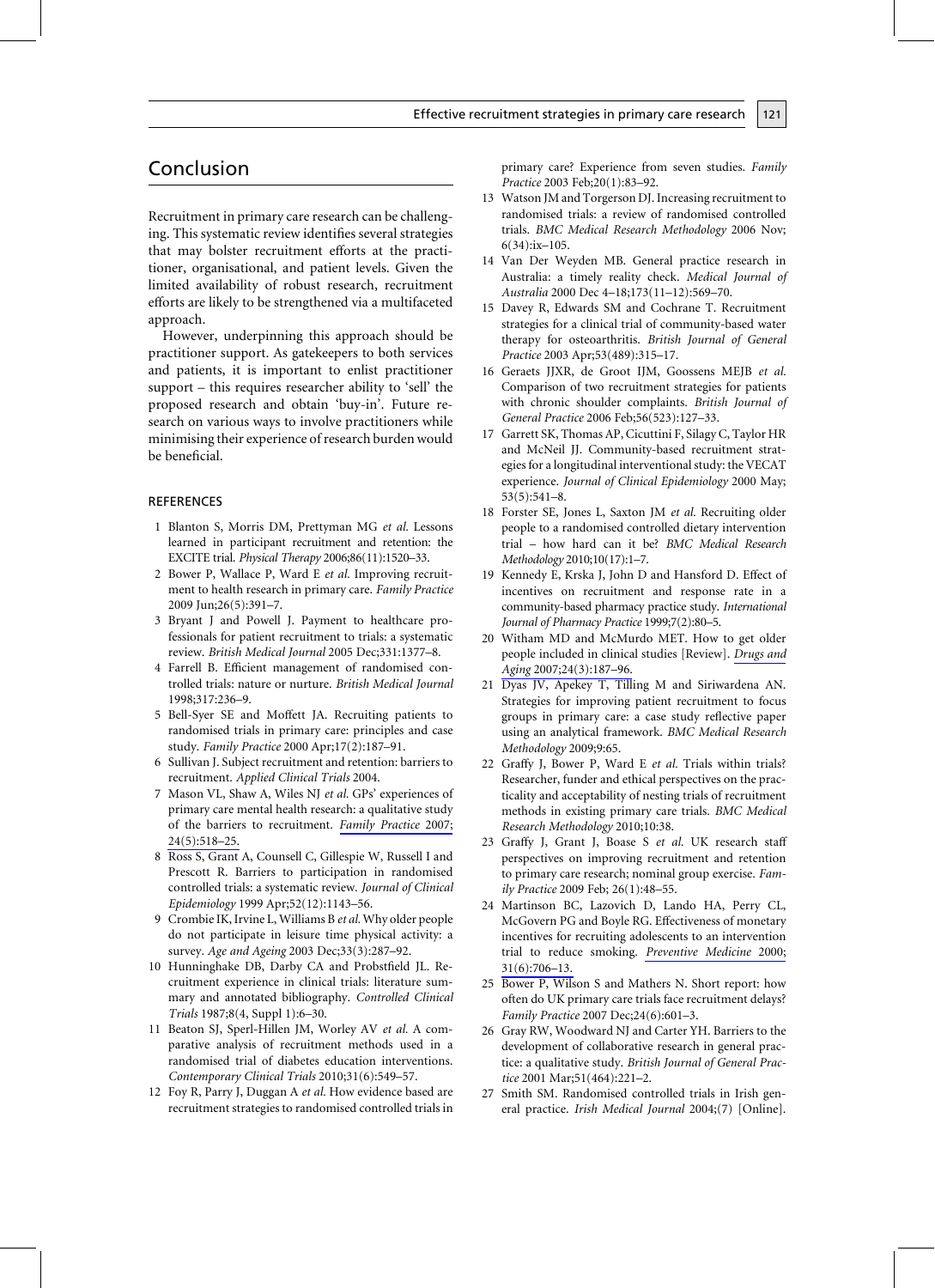122

www.mrw.interscience.wiley.com/cochrane/clcmr/ articles/CMR-11380/frame.html.

- 28 Ellis SD, Bertoni AG, Bonds DE et al. Value of recruitment strategies used in a primary care practice-based trial. Contemporary Clinical Trials 2007 May;28(3):258-67.
- 29 Howard RL, Avery AJ and Bissell P. Description of a multifaceted strategy for recruiting general practitioners and community pharmacists to talk about medication errors. International Journal of Pharmacy Practice 2006;  $14(3):205-9.$
- 30 Bell-Syer SE, Thorpe LN, Thomas K and Macpherson H. GP participation and recruitment of patients to RCTs: lessons from trials of acupuncture and exercise for low back pain in primary care. Evidence Based Complementary and Alternative Medicine 2008 Jul 8.
- 31 Saini B, Smith L, Armour C and Krass I. An educational intervention to train community pharmacists in providing specialised asthma care. American Journal of Pharmaceutical Education 2006 Oct 15;70(5):118.
- 32 Campbell MK, Snowdon C, Francis D et al. Recruitment to randomised trials: strategies for trial enrollment and participation study. The STEPS study. Health Technology Assessment 2007;(48) [Online]. www.mrw.inter science.wiley.com/cochrane/clcmr/articles/CMR-11967/ frame. html
- 33 Elley CR, Robertson MC, Kerse NM et al. Falls Assessment Clinical Trial (FACT): design, interventions, recruitment strategies and participant characteristics. BMC Public Health 2007;7:185.
- 34 Hoddinott P, Britten J, Harrild K and Godden DJ. Recruitment issues when primary care population clusters are used in randomised controlled clinical trials: climbing mountains or pushing boulders uphill? Contemporary Clinical Trials 2007 May;28(3):232-41.
- 35 Perkins D, Harris MF, Tan J, Christl B, Taggart J and Fanaian M. Engaging participants in a complex intervention trial in Australian general practice. BMC Medical Research Methodology 2008;8:55.
- 36 Chew M and Armstrong RM. General practice research: in the big league at last? Medical Journal of Australia 2002 Jul 15;177(2):60-1.
- 37 Goodyear-Smith F, York D, Petousis-Harris H et al. Recruitment of practices in primary care research: the long and the short of it. Family Practice 2009;26(2):128-36.
- 38 Grimshaw JM, Eccles MP, Greener J et al. Is the involvement of opinion leaders in the implementation of research findings a feasible strategy? Implementation Science 2006;1.
- 39 Dormandy E, Kavalier F, Logan J et al. Maximising recruitment and retention of general practices in clinical trials: a case study. British Journal of General Practice 2008 Nov;58(556): 759-66.
- 40 Saini B, Krass I and Armour C. Development, implementation, and evaluation of a community pharmacybased asthma care model. Annals of Pharmacotherapy 2004 Nov 1;38(11):1954-60.
- 41 Brealey SD, Atwell C, Bryan S et al. Using postal randomisation to replace telephone randomisation had no significant effect on recruitment of patients.

Journal of Clinical Epidemiology 2007 Oct;60(10):  $1046 - 51.$ 

- 42 Hunt CJ, Shepherd LM and Andrews G. Do doctors know best? Comments on a failed trial. Medical Journal of Australia 2001 Feb 5;174(3):144-6.
- 43 McKinstry B, Hammersley V, Daly F and Sullivan F. Recruitment and retention in a multicentre randomised controlled trial in Bell's palsy: a case study. BMC Medical Research Methodology. 2007;7(15).
- 44 Bilardi JE, Fairley CK, Temple-Smith MJ et al. Incentive payments to general practitioners aimed at increasing opportunistic testing of young women for Chlamydia: a pilot cluster randomised controlled trial. BMC Public Health 2010: 10:70.
- 45 Roberts LM, Wilson S, Roalfe A and Bridge P. A randomised controlled trial to determine the effect on response of including a lottery incentive in health surveys [ISRCTN32203485]. BMC Health Service Research 2004 Nov 8;4(1):30.
- 46 Leathem CS, Cupples ME, Byrne MC et al. Identifying strategies to maximise recruitment and retention of practices and patients in a multicentre randomised controlled trial of an intervention to optimise secondary prevention for coronary heart disease in primary care. BMC Medical Research Methodology 2009 [Online]. www.mrw.interscience.wiley.com/cochrane/clcmr/articles/ CMR-13583/frame.html
- 47 Raftery J, Bryant J, Powell J, Kerr C and Hawker S. Payment to healthcare professionals for patient recruitment to trials: systematic review and qualitative study. Health Technology Assessment 2008;10 [Online]. www. mrw.interscience.wiley.com/cochrane/clcmr/articles/ CMR-14367/frame.html
- 48 Eakin EG, Reeves MM, Lawler SP et al. The Logan Healthy Living Program: a cluster randomised trial of a telephone-delivered physical activity and dietary behavior intervention for primary care patients with type 2 diabetes or hypertension from a socially disadvantaged community - rationale, design and recruitment. Contemporary Clinical Trials 2008 May;29(3):439-54.
- 49 Brewster WR, Anton-Culver H, Ziogas A et al. Recruitment strategies for cervical cancer prevention study. Gynecologic Oncology 2002;2 [Online]. www.mrw.inter science.wiley.com/cochrane/clcmr/articles/CMR-11543/ frame.html
- 50 Gilbert H, Nazareth I and Sutton S. Assessing the feasibility of proactive recruitment of smokers to an intervention in general practice for smoking cessation using computer-tailored feedback reports. Family Practice 2007 Sep;24(4):395-400.
- 51 Treweek S, Pitkethly M, Cook J et al. Strategies to improve recruitment to randomised controlled trials (Cochrane Review). The Cochrane Library, 2010 Contract No.: MR000013.
- 52 Théorêt B, Brodeur JM, Perreault M, Séguin L and Boyer G. Recruitment of Montreal women of very low socioeconomic status for a randomised clinical study. Canadian Journal of Public Health 2000 Jan-Feb;  $91(1):60-3.$
- 53 Sheikh A, Halani L, Bhopal R et al. Facilitating the recruitment of minority ethnic people into research: